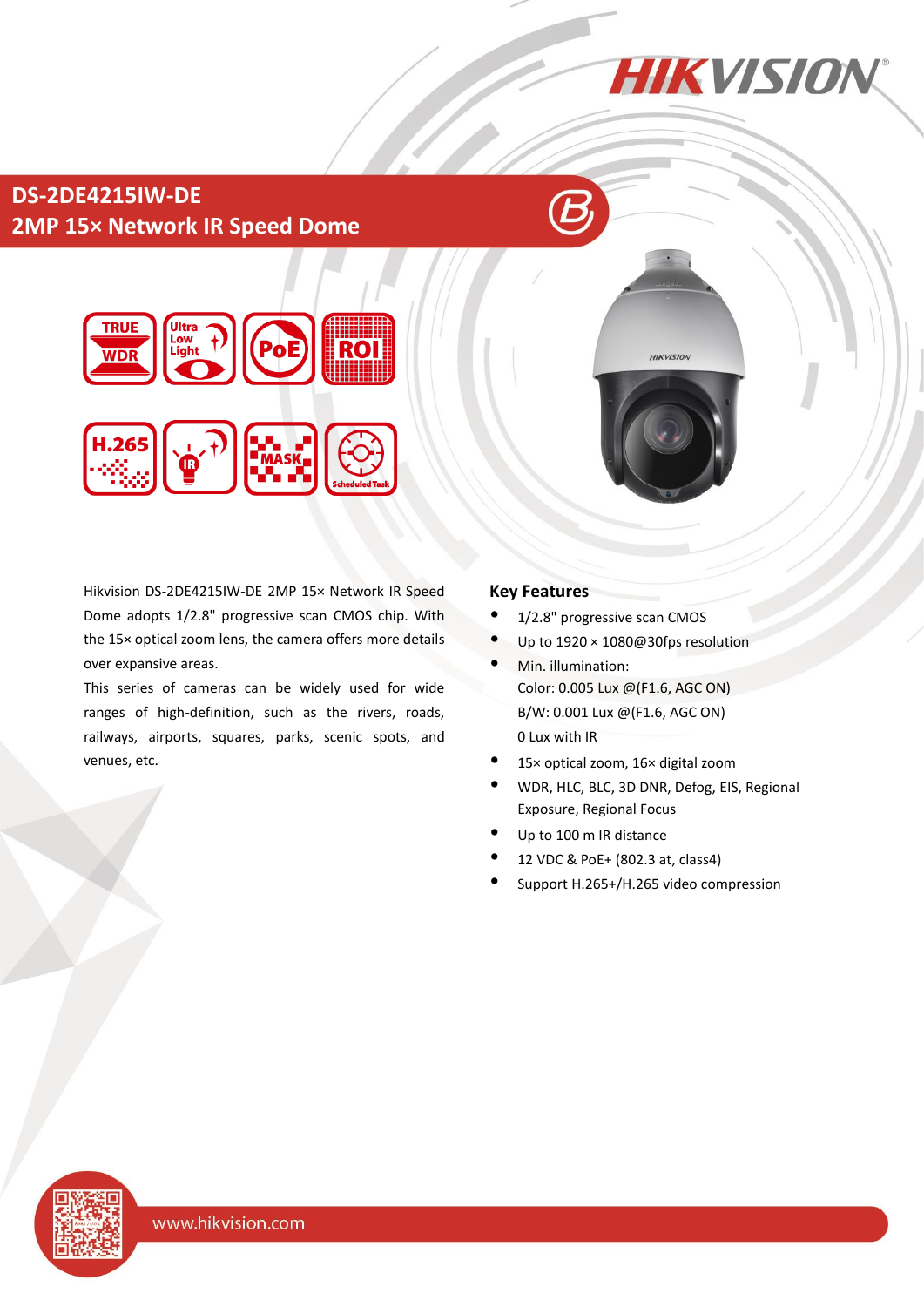

Ÿ

| <b>Camera Module</b>        |                                                                                                                                                             |  |  |  |
|-----------------------------|-------------------------------------------------------------------------------------------------------------------------------------------------------------|--|--|--|
| Image Sensor                | 1/2.8" progressive scan CMOS                                                                                                                                |  |  |  |
| Min. Illumination           | Color: 0.005 Lux @(F1.6, AGC ON)<br>B/W: 0.001Lux @(F1.6, AGC ON)<br>0 Lux with IR                                                                          |  |  |  |
| <b>White Balance</b>        | Auto/Manual/ATW (Auto-tracking White Balance)/Indoor/Outdoor/Fluorescent<br>Lamp/Sodium Lamp                                                                |  |  |  |
| Gain                        | Auto/Manual                                                                                                                                                 |  |  |  |
| <b>Shutter Time</b>         | 50Hz: 1/1 s to 1/30,000 s<br>60Hz: 1/1 s to 1/30,000 s                                                                                                      |  |  |  |
| Day & Night                 | <b>IR Cut Filter</b>                                                                                                                                        |  |  |  |
| Digital Zoom                | $16\times$                                                                                                                                                  |  |  |  |
| Privacy Mask                | 24 programmable privacy masks                                                                                                                               |  |  |  |
| <b>Focus Mode</b>           | Auto/Semi-automatic/Manual                                                                                                                                  |  |  |  |
| <b>WDR</b>                  | 120 dB WDR                                                                                                                                                  |  |  |  |
| Lens                        |                                                                                                                                                             |  |  |  |
| Focal Length                | 5 mm to 75 mm, 15x optical zoom                                                                                                                             |  |  |  |
| Zoom Speed                  | Approx. 2.3 s (optical lens, wide-tele)                                                                                                                     |  |  |  |
| Field of View               | Horizontal field of view: 53.8° to 4° (Wide-Tele)<br>Vertical field of view: 31.9° to 2.3° (Wide-Tele)<br>Diagonal field of view: 60.4° to 4.6° (Wide-Tele) |  |  |  |
| <b>Working Distance</b>     | 10 mm to 1500 mm (wide-tele)                                                                                                                                |  |  |  |
| Aperture Range<br><b>IR</b> | F <sub>1.6</sub> to F <sub>2.8</sub>                                                                                                                        |  |  |  |
| <b>IR Distance</b>          | 100 m                                                                                                                                                       |  |  |  |
| Smart IR                    | Support                                                                                                                                                     |  |  |  |
| <b>PTZ</b>                  |                                                                                                                                                             |  |  |  |
| Movement Range (Pan)        | 360° endless                                                                                                                                                |  |  |  |
| Pan Speed                   | Configurable, from 0.1°/s to 80°/s,<br>Preset speed: 80°/s                                                                                                  |  |  |  |
| Movement Range (Tilt)       | From -15° to 90° (auto-flip)                                                                                                                                |  |  |  |
| <b>Tilt Speed</b>           | Configurable, from 0.1°/s to 80°/s<br>Preset Speed: 80°/s                                                                                                   |  |  |  |
| Proportional Zoom           | Support                                                                                                                                                     |  |  |  |
| Presets                     | 300                                                                                                                                                         |  |  |  |
| Patrol Scan                 | 8 patrols, up to 32 presets for each patrol                                                                                                                 |  |  |  |
| Pattern Scan                | 4 pattern scans, record time over 10 minutes for each scan                                                                                                  |  |  |  |
| Power-off Memory            | Support                                                                                                                                                     |  |  |  |
| Park Action                 | Preset/Pattern Scan/Patrol Scan/Auto Scan/Tilt Scan/Random Scan/Frame Scan/Panorama<br>Scan                                                                 |  |  |  |
| <b>3D Positioning</b>       | Support                                                                                                                                                     |  |  |  |
| PTZ Position Display        | Support                                                                                                                                                     |  |  |  |
| <b>Preset Freezing</b>      | Support                                                                                                                                                     |  |  |  |
| <b>Scheduled Task</b>       | Preset/Pattern Scan/Patrol Scan/Auto Scan/Tilt Scan/Random Scan/Frame Scan/Panorama<br>Scan/Dome Reboot/Dome Adjust/Aux Output                              |  |  |  |
| <b>Compression Standard</b> |                                                                                                                                                             |  |  |  |
| Video Compression           | Main Stream: H.265+/H.265/H.264+/H.264<br>Sub-stream: H.265/H.264/MJPEG<br>Third Stream: H.265/H.264/MJPEG                                                  |  |  |  |
| H.264 Type                  | Baseline Profile/Main Profile/High Profile                                                                                                                  |  |  |  |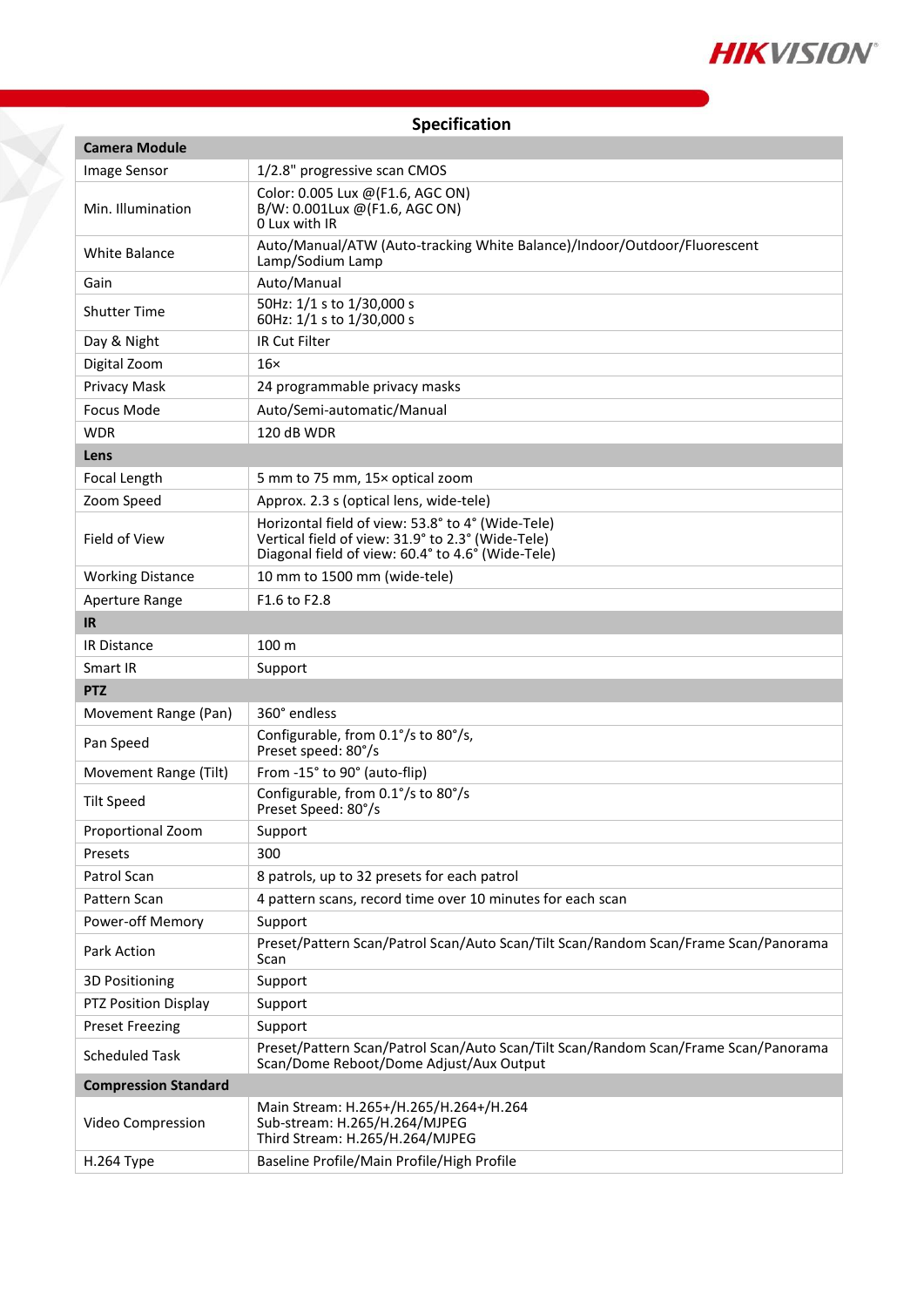

| $H.264+$                   | Support                                                                                                                                                                                  |  |  |  |  |
|----------------------------|------------------------------------------------------------------------------------------------------------------------------------------------------------------------------------------|--|--|--|--|
| H.265 Type                 | Baseline Profile/Main Profile/High Profile                                                                                                                                               |  |  |  |  |
| $H.265+$                   | Support                                                                                                                                                                                  |  |  |  |  |
| Video Bitrate              | 32 Kbps to 16384 Kbps                                                                                                                                                                    |  |  |  |  |
| <b>SVC</b>                 | Support                                                                                                                                                                                  |  |  |  |  |
| <b>Smart Features</b>      |                                                                                                                                                                                          |  |  |  |  |
| <b>Basic Event</b>         | Motion Detection, Video Tampering Detection, Exception                                                                                                                                   |  |  |  |  |
| Smart Event                | Intrusion Detection, Line Crossing Detection, Region Entrance Detection, Region Exiting<br>Detection, Object Removal Detection, Unattended Baggage Detection                             |  |  |  |  |
| Smart Record               | ANR (Automatic Network Replenishment), Dual-VCA                                                                                                                                          |  |  |  |  |
| <b>ROI</b>                 | Main stream, sub-stream, and third stream respectively support four fixed areas.                                                                                                         |  |  |  |  |
| Image                      |                                                                                                                                                                                          |  |  |  |  |
| Max. Resolution            | $1920 \times 1080$                                                                                                                                                                       |  |  |  |  |
| Main Stream                | 50Hz: 25fps (1920 × 1080, 1280 × 960, 1280 × 720)<br>50fps (1280 × 960, 1280 × 720)<br>60Hz: 30fps (1920 × 1080, 1280 × 960, 1280 × 720)<br>60fps (1280 $\times$ 960, 1280 $\times$ 720) |  |  |  |  |
| Sub-Stream                 | 50Hz: 25fps (704 × 576, 640 × 480, 352 × 288)<br>60Hz: 30fps (704 $\times$ 480, 640 $\times$ 480, 352 $\times$ 240)                                                                      |  |  |  |  |
| <b>Third Stream</b>        | 50Hz: 25fps (1920 × 1080, 1280 × 960, 1280 × 720, 704 × 576, 640 × 480, 352 × 288)<br>60Hz: 30fps (1920 × 1080, 1280 × 960, 1280 × 720, 704 × 480, 640 × 480, 352 × 240)                 |  |  |  |  |
| Image Enhancement          | HLC/BLC/3D DNR/Defog/EIS/Regional Exposure/Regional Focus                                                                                                                                |  |  |  |  |
| <b>Network</b>             |                                                                                                                                                                                          |  |  |  |  |
| Network Storage            | Built-in memory card slot, support Micro SD/SDHC/SDXC, up to 256 GB; NAS (NPS, SMB/<br>CIPS), ANR                                                                                        |  |  |  |  |
| Protocols                  | IPv4/IPv6, HTTP, HTTPS, 802.1x, Qos, FTP, SMTP, UPnP, SNMP, DNS, DDNS, NTP, RTSP,<br>RTCP, RTP, TCP/IP, UDP, IGMP, ICMP, DHCP, PPPoE, Bonjour                                            |  |  |  |  |
| API                        | Open-ended, support ONVIF, ISAPI, and CGI, support HIKVISION SDK and Third-Party<br>Management Platform                                                                                  |  |  |  |  |
| Simultaneous Live View     | Up to 20 channels                                                                                                                                                                        |  |  |  |  |
| User/Host                  | Up to 32 users<br>3 levels: Administrator, Operator and User                                                                                                                             |  |  |  |  |
| <b>Security Measures</b>   | User authentication (ID and PW), Host authentication (MAC address); HTTPS encryption;<br>IEEE 802.1x port-based network access control; IP address filtering                             |  |  |  |  |
| Client                     | iVMS-4200, iVMS-4500, iVMS-5200, Hik-Connect                                                                                                                                             |  |  |  |  |
| Web Browser                | IE 8 to 11, Chrome 31.0 to 44, Firefox 30.0 to 51                                                                                                                                        |  |  |  |  |
| Interface                  |                                                                                                                                                                                          |  |  |  |  |
| Network Interface          | 1 RJ45 10 M/100 M Ethernet, PoE+ (802.3 at, class4)                                                                                                                                      |  |  |  |  |
| <b>General</b>             |                                                                                                                                                                                          |  |  |  |  |
| Power                      | 12 VDC and PoE+ (802.3 at, class4)<br>Max.: 18 W (Max. 7 W for IR)                                                                                                                       |  |  |  |  |
| <b>Working Temperature</b> | -30°C to 65°C (-22°F to 149°F)                                                                                                                                                           |  |  |  |  |
| <b>Working Humidity</b>    | $\leq 90\%$                                                                                                                                                                              |  |  |  |  |
| Protection Level           | IP66 Standard, TVS 4000V Lightning Protection, Surge Protection and Voltage Transient<br>Protection                                                                                      |  |  |  |  |
| Material                   | ADC 12, PC, PC+10% GF                                                                                                                                                                    |  |  |  |  |
| <b>Dimensions</b>          | $\Phi$ 164.5 mm × 290 mm ( $\Phi$ 6.48" × 11.42")                                                                                                                                        |  |  |  |  |
| Weight                     | Approx. 2 kg (4.41 lb)                                                                                                                                                                   |  |  |  |  |

Ť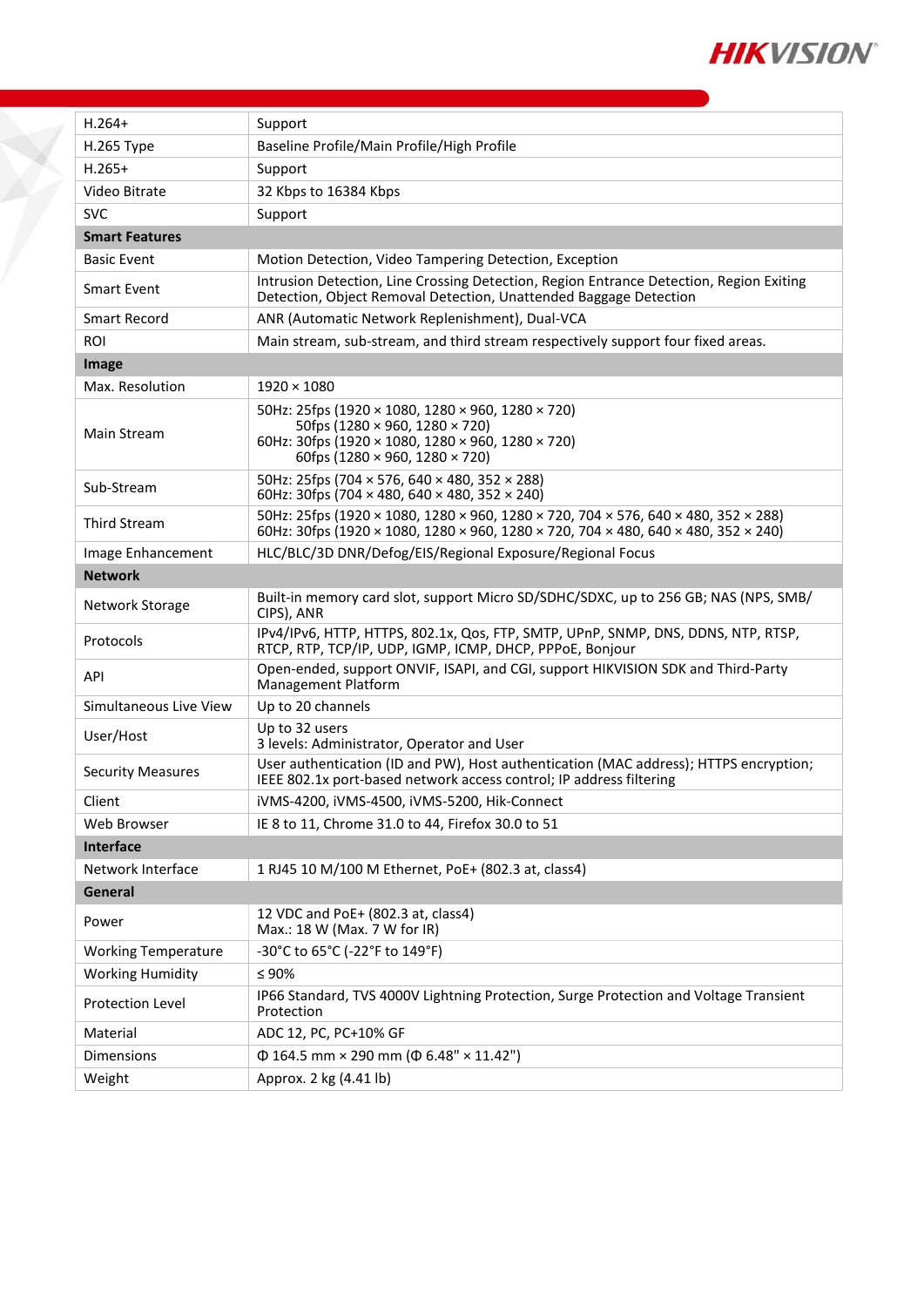

## **Available Model**

DS-2DE4215IW-DE (B), 12 VDC & PoE+ (802.3 at, class4)

### **Dimensions**





Unit: mm